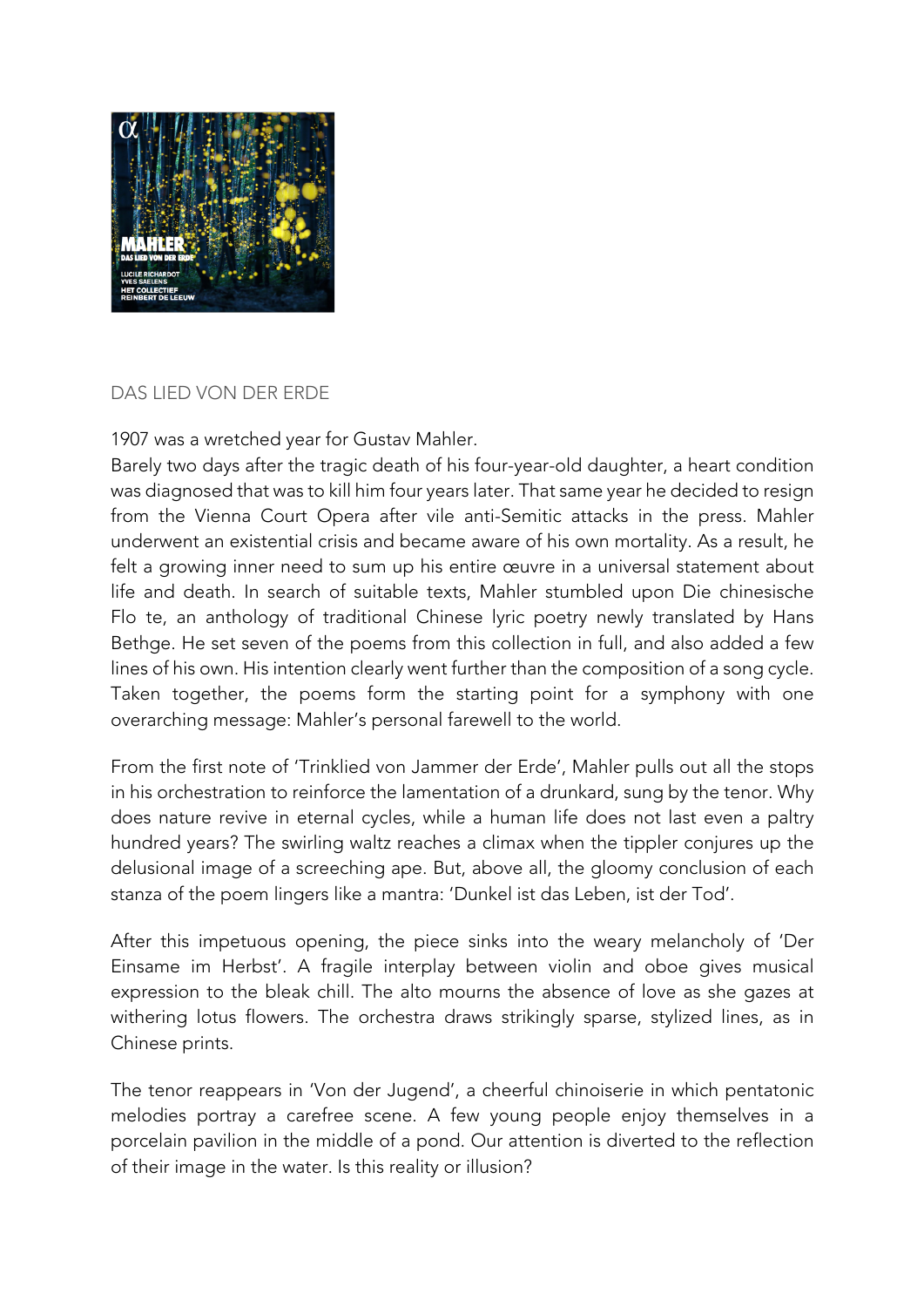'Von der Scho nheit' bathes in the same sunny atmosphere. Girls are sitting by a river picking lotus flowers, when young fellows on horseback gallop wildly past. The sensual orchestral palette of the beginning unexpectedly turns into boisterous march music.

In the fifth movement the drunken sot turns up again. 'Der Trunkene im Fru hling' is now past despair and plunges himself into his wine. A little bird twitters that spring has come, but he does not care.

Thudding hammer blows on double bassoon and tam-tam pierce marrow and bone at the beginning of 'Der Abschied'. The scherzando style of the previous three songs turns to bitter earnest. A gloomy recitative, in which alto voice and flute evoke the chilly autumnal images from the second song, slowly gives way to an exalted ode to a world 'drunk with love and life' and a desperate lament that the end is inevitable. When the harp depicts a babbling brook, we hear for the first time the idyllic call of the earth. The flute will later tread the tender paths to immortality with rising pentatonic motifs. The tragedy reaches its apotheosis when the orchestra strikes up an archetypically Mahlerian funeral march. Once we glimpse this guiding thread that runs throughout his output, the denouement is near.

When, after a long delay, a friend arrives, it seems as if Mahler is addressing us personally: 'I go into the mountains, seeking peace.' The crushing tragedy of farewell gives way to resignation, the essence of humanity merges into the eternal blue light of the earth.

This new transcription by Reinbert de Leeuw builds on a tradition established by Arnold Schoenberg in 1918. His 'Verein fur musikalische Privatauffu hrungen' (Society for private musical performances) provided an excellent platform for new music. In Viennese concert halls, the avant-garde was often neglected by musicians and ridiculed by critics. The Verein therefore engaged the leading performers to give meticulously rehearsed concerts for a select audience on a weekly basis. The press was not welcome, and applause or booing was forbidden. In addition to piano and chamber music, orchestral works were also played in arrangements for string quintet, wind instruments, piano and harmonium.

This version of Das Lied von der Erde is scored for similar forces. Nevertheless, Reinbert retained some instruments that are crucial to the identity of the work. For example, the morbid color of double bassoon is indispensable at the beginning of 'Der Abschied', and only the ethereal timbre of the harp is appropriate for embodying idyll or eternity. Reinbert was of course aware of the loss of volume and spaciousness in this version, but he also saw advantages. Because of the light instrumentation, the pianissimo so often marked by Mahler in the vocal parts is given a chance of realisation, and the symbolism of the delicate Chinese poetry comes even more vividly to life. But